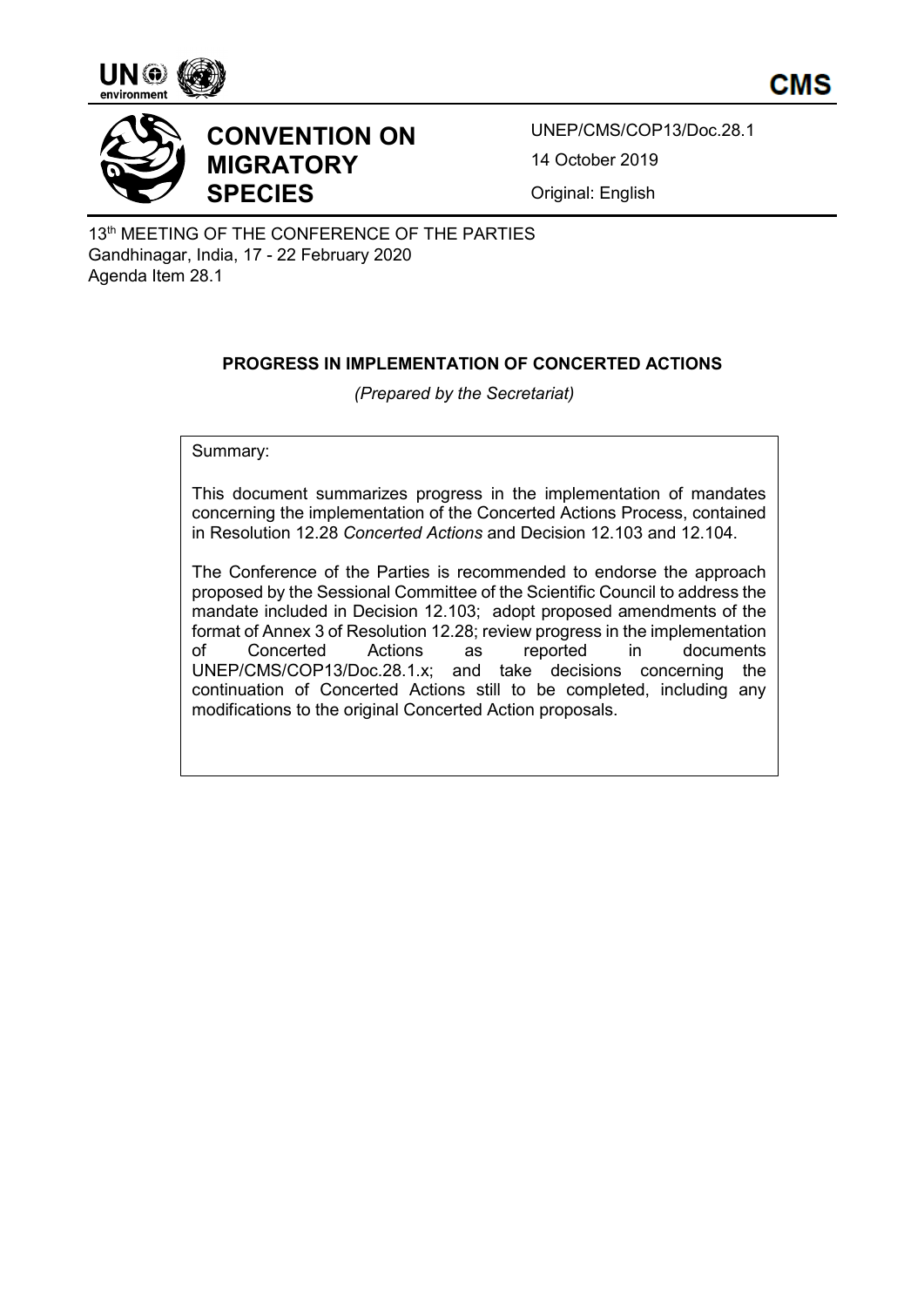# **PROGRESS IN IMPLEMENTATION OF CONCERTED ACTIONS**

#### **Background**

- 1. Concerted Actions were established by Resolution 3.2 in 1991, which instructed the Secretariat and the Scientific Council to encourage and assist Parties to take such actions to benefit selected Appendix I-listed species.
- 2. Cooperative Actions were established by Recommendation 5.2 in 1997, in response to the practical limits to the number of Agreements<sup>[1](#page-1-0)</sup> that could be developed and implemented simultaneously for the long list of species on Appendix II. The Recommendation encouraged Parties to undertake *cooperative action* to improve the conservation status of relevant species or populations of species listed on Appendix II, providing for relatively rapid action either as an alternative to an Agreement or as the precursor to one.
- 3. The 10<sup>th</sup> and 11<sup>th</sup> meetings of the Conference of the Parties to CMS (COP10 and COP11) reviewed the Concerted and Cooperative Actions processes (see documents [UNEP/CMS/Conf.10.36](https://www.cms.int/en/document/enhancing-effectiveness-measures-promote-conservation-and-sustainable-management-appendix) and [UNEP/CMS/COP11/Doc.22.4](https://www.cms.int/en/document/concerted-and-cooperative-actions-7) for details). In [Resolution](https://www.cms.int/en/document/concerted-and-cooperative-actions)   $10.23<sup>2</sup>$  $10.23<sup>2</sup>$  $10.23<sup>2</sup>$  $10.23<sup>2</sup>$  and Resolution 11.13<sup>1</sup>, the Conference of the Parties adopted a number of changes aimed at enhancing the effectiveness of the processes. In particular, COP11 decided that the two processes of Concerted Actions (normally for selected Appendix I species) and Cooperative Actions (normally for selected Appendix II species) be consolidated within one process of Concerted Action.
- 4. Significant progress in the consolidation of the Concerted and Cooperative Actions processes was achieved at the  $12<sup>th</sup>$  meeting of the Conference of the Parties to CMS (COP12), with the repeal of all previous resolutions and recommendations concerning Concerted and Cooperative Actions, and the consolidation of their components still in effect into a new resolution on Concerted Actions [\(Resolution 12.28\)](https://www.cms.int/en/document/concerted-actions-1); the adoption of a list of species designated for Concerted Actions during the triennium 2018-2020 including species previously designated for Cooperative Actions and some newly designated species; and the adoption of guidelines for the implementation of the Concerted Actions process.
- 5. Resolution 12.28 defines Concerted Actions as "*priority conservation measures, projects, or institutional arrangements undertaken to improve the conservation status of selected Appendix I and Appendix II species or selected groups of Appendix I and Appendix II species that*
	- *a) involve measures that are the collective responsibility of Parties acting in concert; or*
	- b) *are designed to support the conclusion of an instrument under Article IV of the Convention and enable conservation measures to be progressed in the meantime or represent an alternative to such an instrument*;".

The Resolution further specifies that proposals for Concerted Actions may address a single species, lower taxon or population, or a group of taxa with needs in common. The target animals in each case should be clearly defined, including by reference to their status in terms of the CMS Appendices and the geographical range(s) concerned.

<span id="page-1-0"></span><sup>&</sup>lt;sup>1</sup> In line with Resolution 12.8, the term "Agreement" is used to refer to AGREEMENTS, agreements and Memoranda of Understanding.

<span id="page-1-1"></span><sup>2</sup> Now consolidated in Resolution 12.28 *Concerted Actions*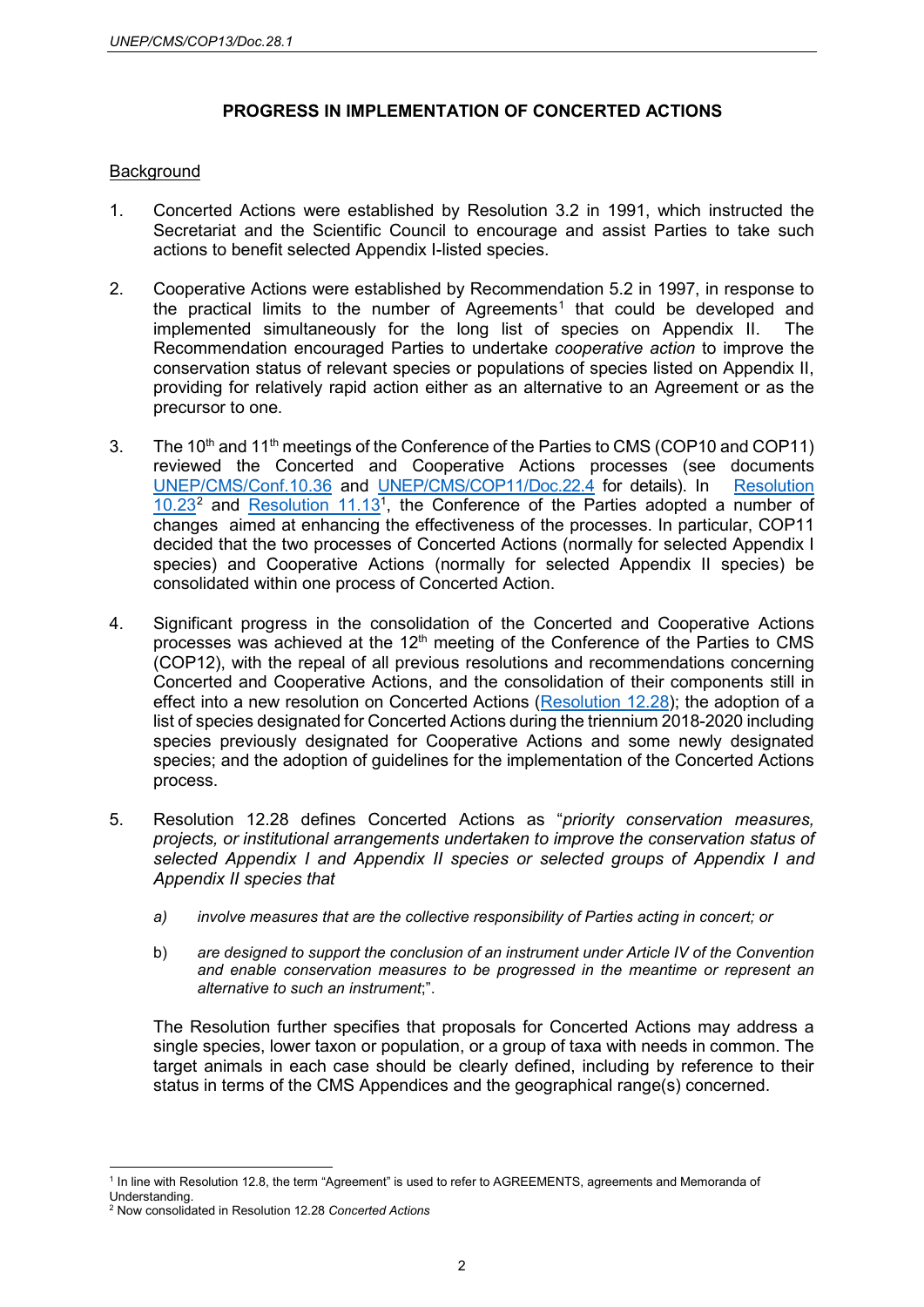- 6. Through Resolution 12.28 the Conference of the Parties also decided to review, at each of its meetings, progress in implementing Concerted Actions, in accordance with the *Guidelines to the Implementation of the Concerted Actions Process* annexed to the Resolution.
- 7. Resolution 12.28 confirms the central role of the Scientific Council in the implementation of the Concerted Action process, notably in advising the Conference of the Parties in the process of designation of species for Concerted Actions and in the monitoring and assessment of the implementation of Concerted Actions. In particular, paragraph 4 of the Resolution requests the Scientific Council to:
	- *a) nominate, for each species and/or taxonomic group listed for Concerted Action, a member of the Council or a designated alternative expert to be responsible for providing a concise written report to each meeting of the Council on progress in the implementation of actions for the species or taxonomic group concerned in accordance with the Guidelines to the Implementation of the Concerted Actions Process contained in Annex 1 to this Resolution;*
	- *b) confirm at each subsequent meeting of the Scientific Council that these nominations remain valid or agree alternative nominations as necessary*.
- 8. COP12 also adopted Decisions 12.103 and 12.104 on *Concerted Actions*, which provide:

#### *12.103 Directed to the Scientific Council*

*By the 13th meeting of the Conference of the Parties, the Scientific Council should:*

- *a) Determine whether species previously listed for Cooperative Actions, but for which no activity has yet begun, should remain listed in the newly unified Concerted Actions list or be deleted;*
- *b) Review the projects and initiatives already begun as Cooperative Actions under earlier Decisions of the Conference of the Parties, subject to the criteria included in Step 2, paragraph 2 of the Guidelines to the Implementation of the Concerted Actions Process contained in Annex 1 to UNEP/CMS/Resolution 12.28 on Concerted Actions, along with any information about progress towards and impact of implementing those actions. Such review may conclude, inter alia, that the objectives of a given action have been achieved and it has been completed, or that it should continue within the terms of the unified Concerted Actions mechanism (and be added to the list of species accordingly);*
- *c) Report to the Standing Committee at its 48th and 49th meeting on the progress in implementing this Decision.*

#### *12.104 Directed to the Secretariat*

*The Secretariat shall:*

- *a) Develop a template to be used by the Members of the Council or alternative experts nominated by the Scientific Council to provide a concise written report to each meeting of the Scientific Council on progress in the implementation of actions for the species or taxonomic group concerned;*
- *b) Report to the Sessional Committee of the Scientific Council at its 3rd and 4th meeting on the progress in implementing this Decision.*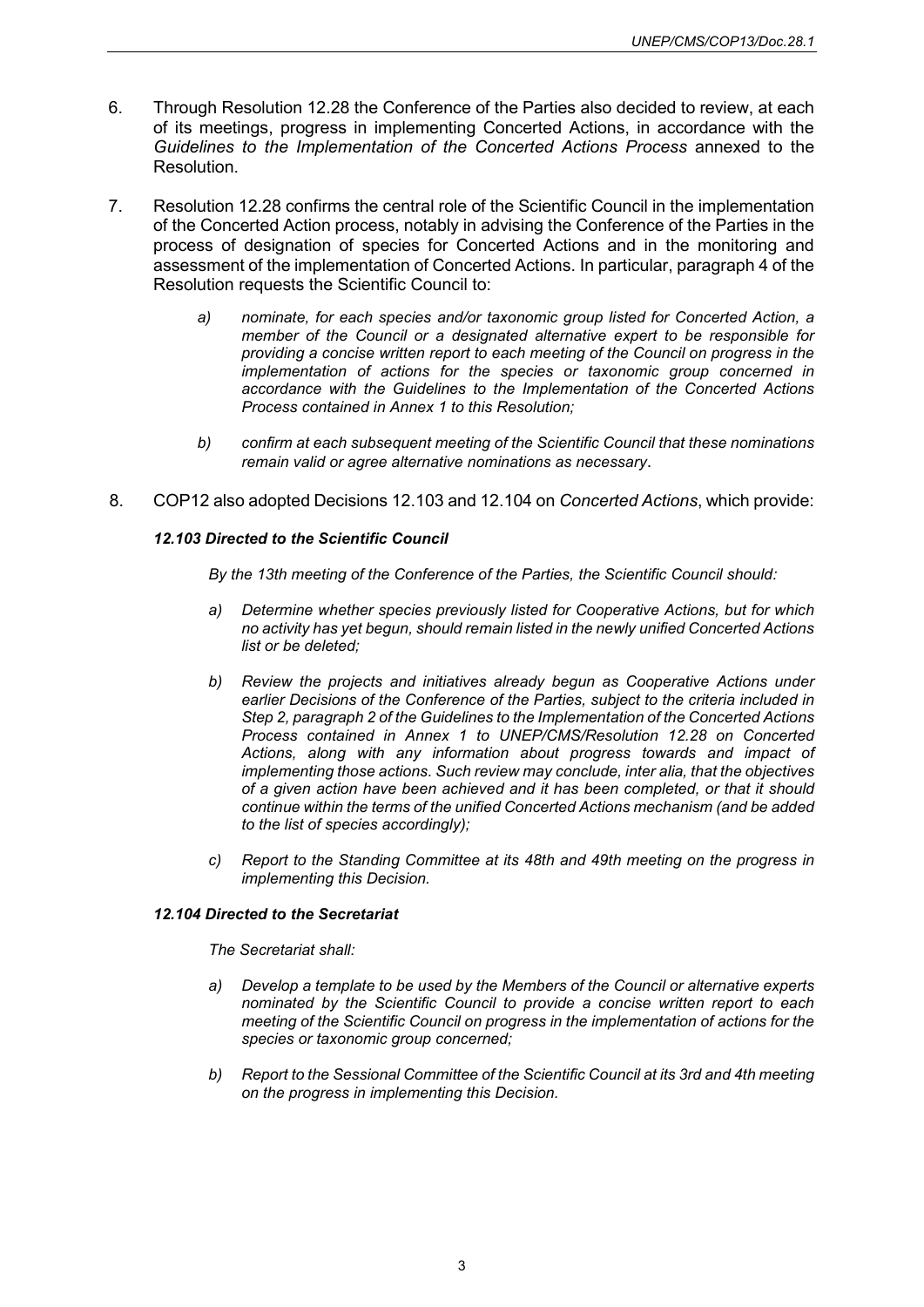### Activities to implement Decision 12.103

- 9. The Scientific Council addressed the review of the projects and initiatives already begun as Cooperative Actions at the  $2^{nd}$  and  $3^{rd}$  meetings of its Sessional Committee. The Sessional Committee observed that for the great majority of species designated for Cooperative Actions up until COP11, the designation had not been accompanied by an identification of conservation objectives and expected outcomes, and a timeframe for their achievement. After considerable debate, the 3<sup>rd</sup> meeting of the Sessional Committee considered it impossible to undertake any meaningful review of the implementation of Cooperative Actions. It also noted that similar considerations were equally applicable for species designated for Concerted Actions before COP12.
- 10. For all species designated for Concerted or Cooperative Actions before COP12 and included in Annex 3 to Resolution 12.28 as a measure of transition in the consolidation of the two processes, the Sessional Committee recommended that only those for which a Concerted Action proposal will have been developed according to the guidelines provided by Resolution 12.28 and then endorsed by the Sessional Committee and COP13 will be retained on the list of species designated for Concerted Actions for the triennium 2021-2023.
- 11. The Sessional Committee deliberations on this matter were reported to the Standing Committee at its 48<sup>th</sup> meeting by the Chair of the Scientific Council.
- 12. This approach was communicated to Parties and other stakeholders through Notification 2019/012, which *inter alia* encouraged Parties and other stakeholders with an interest in species designated for Concerted Actions for the triennium 2018-2020 to consider submitting a proposal for a Concerted Action for those species to COP13 according to the process outlined in Resolution 12.28.
- 13. Proposals concerning species designated for Concerted Actions for the current triennium are summarized in document UNEP/CMS/COP13/Doc.28.2, and made available in full in documents UNEP/CMS/COP13/Doc.28.2.4, UNEP/CMS/COP13/Doc.28.2.5 and UNEP/CMS/COP13/Doc.28.2.6.

Activities to implement Decision 12.104 and provisions or Resolution 12.28 concerning review of progress in the implementation of Concerted Actions

- 14. At its 3<sup>rd</sup> meeting, the Sessional Committee of the Scientific Council determined that only Concerted Actions that followed the process for submitting proposals for Concerted Actions set forth in Resolution 12.28, i.e. the proposals submitted to, and endorsed by COP12, could be assessed. The meeting also considered that, to support the review of progress in implementing Concerted Actions by the Scientific Council and the Conference of the Parties, information on implementation was expected to be provided primarily by the proponents of the respective proposals for Concerted Actions.
- 15. The Secretariat submitted a draft template for reporting on progress in the implementation of Concerted Actions to the 3rd meeting of the Sessional Committee of the Scientific Council (Bonn, 2018). Based on the comments received, the template was finalized and made available to the proponents of the Concerted Actions proposals endorsed by COP12 (provided as Annex 1 to this document). In addition to information on progress in the implementation of the activities foreseen by the Concerted Action, proponents were also requested to indicate whether any revision of the original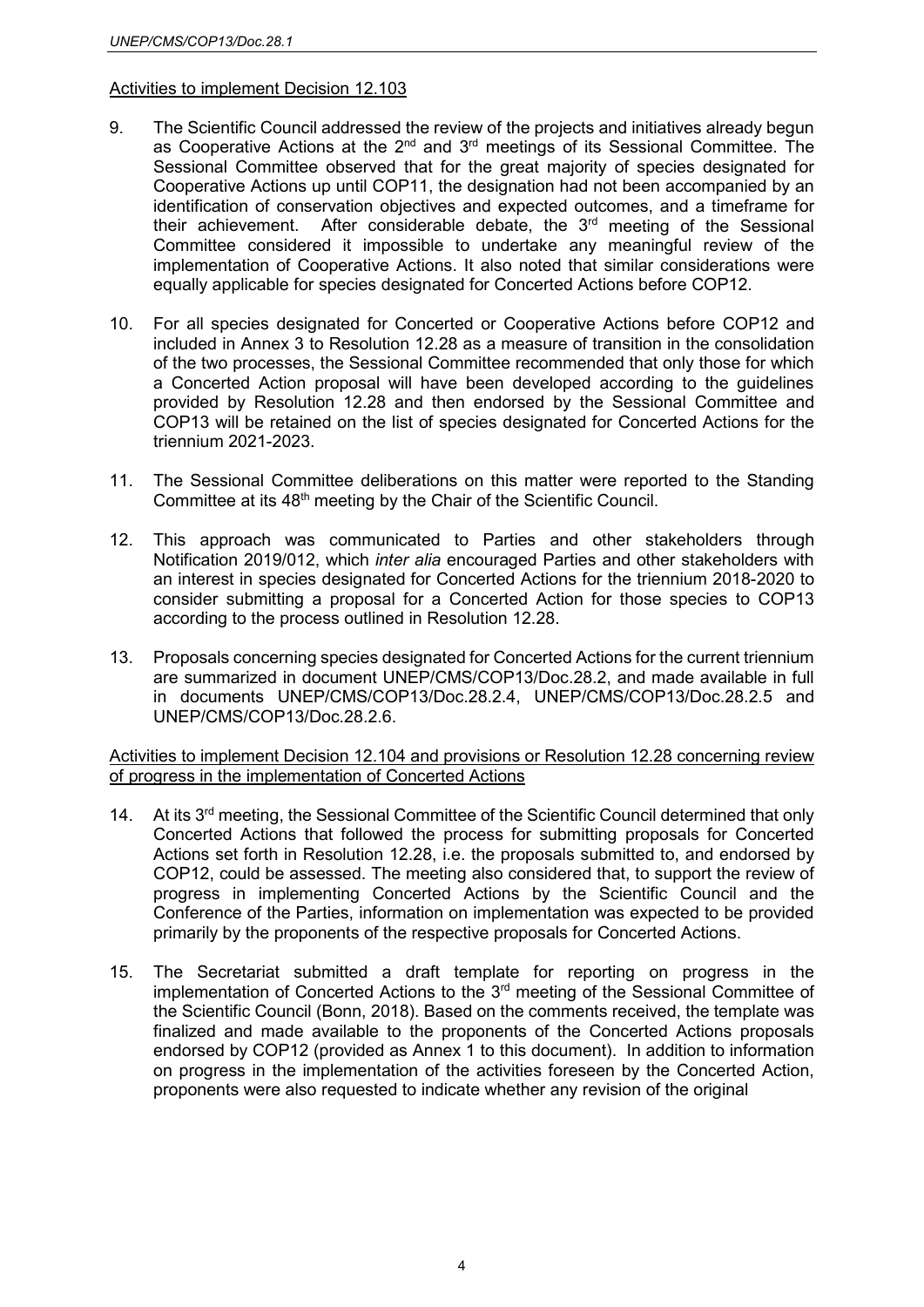16. The reports received are made available as separate documents (UNEP/CMS/COP13/Doc.28.1.x). In some cases, the reports are accompanied by proposals for the revision of the original Concerted Action proposal. The 4<sup>th</sup> meeting of the Sessional Committee of the Scientific Council (ScC-SC4, Bonn, 12-15 November 2019) is expected to evaluate progress and make recommendations concerning the continuation and possible revision of Concerted Actions still to be completed.

#### List of species designated for Concerted Actions for the triennium 2021-2023

- 17. Based on the approaches agreed by the Sessional Committee outlined here above, the list of species designated for Concerted Actions for the triennium 2021-2023 will be composed of three categories of species: (i) species designated for Concerted Actions by COP12 on the basis of a full proposal, for which activities under the Concerted Action have not been completed and that COP13 will agree to extend to the next triennium; (ii) species designated for Concerted Actions for the triennium 2018-2020 for which a proposal has been submitted in conformity with Resolution 12.28 and will be endorsed by the  $4<sup>th</sup>$  meeting of the Sessional Committee and COP13; and (iii) species newly proposed for Concerted Actions and for which the relevant proposal will be endorsed by the 4<sup>th</sup> Meeting of the Sessional Committee and COP13. All other species designated for Concerted Actions for the triennium 2018-2020 will be deleted from the list.
- 18. The list of species designated for Concerted Actions for a given triennium is included in Annex 3 to Resolution 12.28. The list currently included in Annex 3 is therefore expected to be revised on the basis of the decisions of COP13 concerning the acceptance, amendment or rejection of proposals considered under items 28.1 and 28.2 of the COP13 agenda.
- 19. Annex 2 to this document includes a proposal for the revision of the format of the table in Annex 3 to Resolution 12.28.

#### Recommended actions

- 20. The Conference of the Parties is recommended to:
	- a) endorse the approach proposed by the Sessional Committee of the Scientific Council to address its mandate included in Decision 12.103;
	- b) delete Decision 12.103, as its purpose of completing the consolidation of the Concerted and Cooperative Actions processes will have been achieved at COP13;
	- c) adopt the proposed amendment of the format of Annex 3 of Resolution 12.28 included in Annex 2 to this document;
	- d) take note of the template for reporting on progress in the implementation of Concerted Actions included in Annex 1 to this document;
	- e) delete Decision 12.104 as completed;
	- f) review progress in the implementation of Concerted Actions as reported in documents UNEP/CMS/COP13/Doc.28.1.x;
	- g) take a decision concerning the continuation of Concerted Actions still to be completed, including any modifications to the original Concerted Action proposals.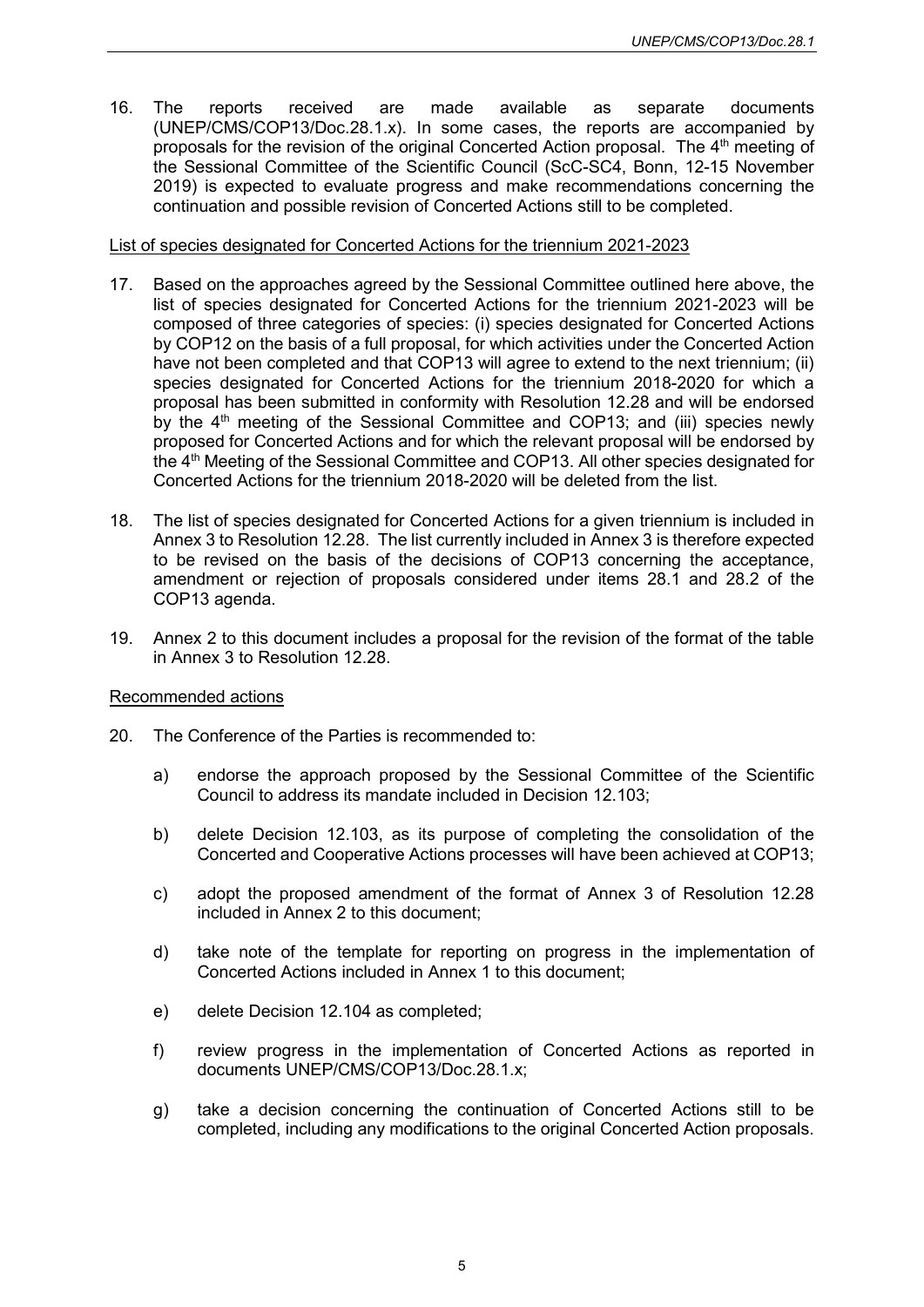#### **ANNEX 1**

# **REPORT ON THE IMPLEMENTATION OF THE CONCERTED ACTION FOR THE [NAME OF THE TAXON]**

# UNEP/CMS/ CONCERTED ACTION 12.XX

# 1. CONCERTED ACTION

Title:

Document number:

This section should contain the reference to the original Concerted Action proposal adopted by the Conference of the Parties.

For an overview of all Concerted Actions currently in effect, please visit: [https://www.cms.int/en/documents/concerted-actions.](https://www.cms.int/en/documents/concerted-actions)

### 2. [REPORTING GOVERNMENT or ORGANIZATION]

This section is expected to provide information about the government(s) or organization(s), which have contributed to this report.

3. TARGET SPECIES Class: Family: Order: Species:

This section is expected to provide the scientific name of the taxon that the Concerted Action refers to (as outlined in the proposal).

### 4. PROGRESS IN ACTIVITIES

This section is expected to include a description of progress, results achieved, possible delays or difficulties in the implementation of each activity, in particular, regarding expected outcomes. (max. 5,000 characters)

Optionally, the table in the attachment may be filled in addition which aims to provide a quick overview of implementation progress of more complex projects.

# 5. CHANGES TO THE ORIGINAL CONCERTED ACTION (IF ANY)

This section should include a description of any significant change to the original plan of activities, including the timelines, and an explanation of the reasons for the change. Changes can include adjustment that have already taken place, or changes that are anticipated at the time of reporting.

(max. 5,000 characters)

See also the table in attachment.

### 6. REFERENCES (if any)

This section should include references relevant to the implementation of the Concerted Action and which show progress in implementation or impediments (e.g. reports, scientific publications, policy documents, video footage, etc.)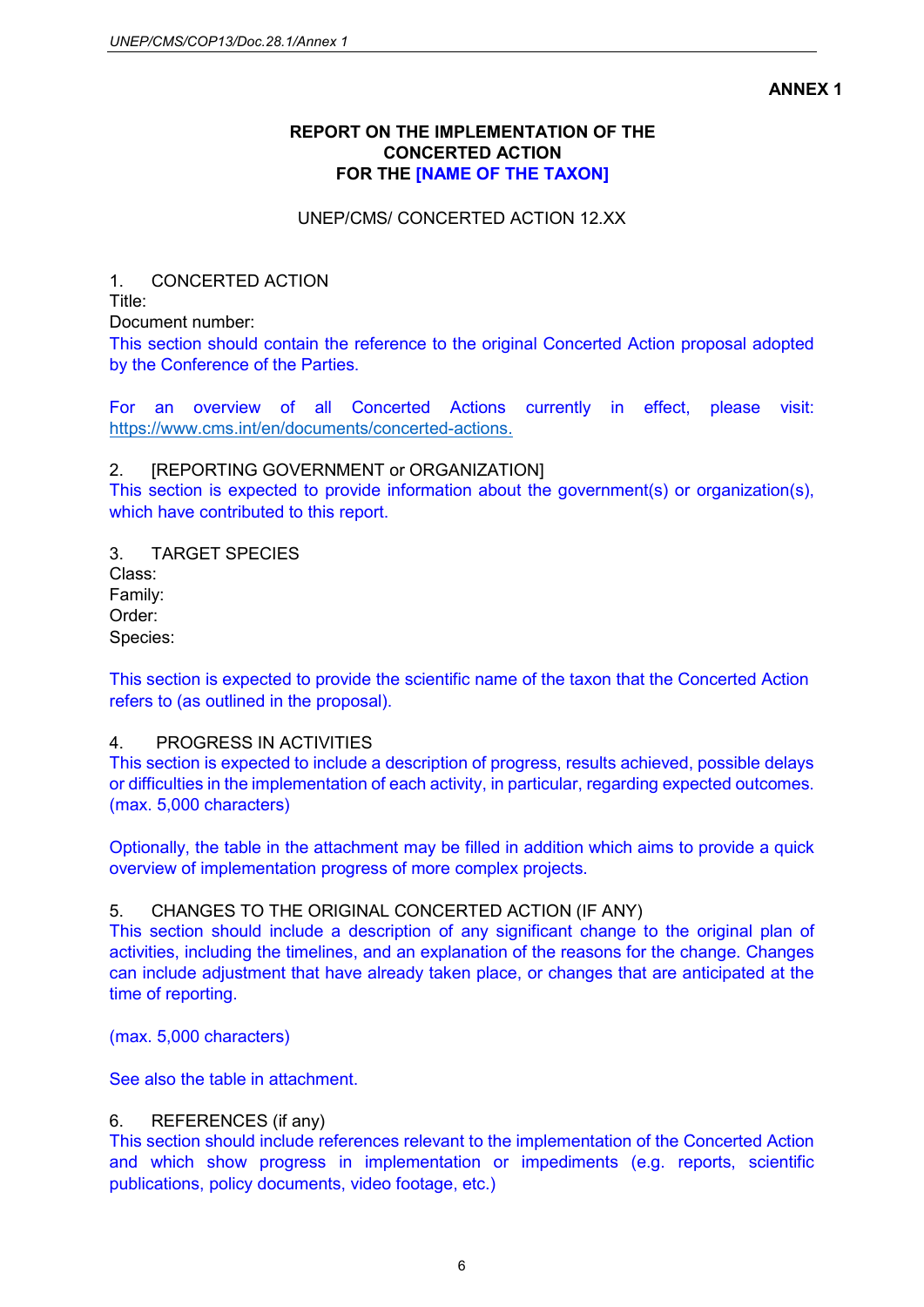# 7. ACTION

This section should clarify which next steps should be undertaken: e.g.

- Action completed: Concerted Action can be closed, and the species removed from the list in Res.12.28.
- Action revised (see revised Concerted Action proposal).
- Action renewed as activities were not yet completed, the Concerted Action should be extended for the following triennium.
- Action cancelled given the circumstances explained above, the Concerted Action should be cancelled, and the species removed from the list in Res.12.28.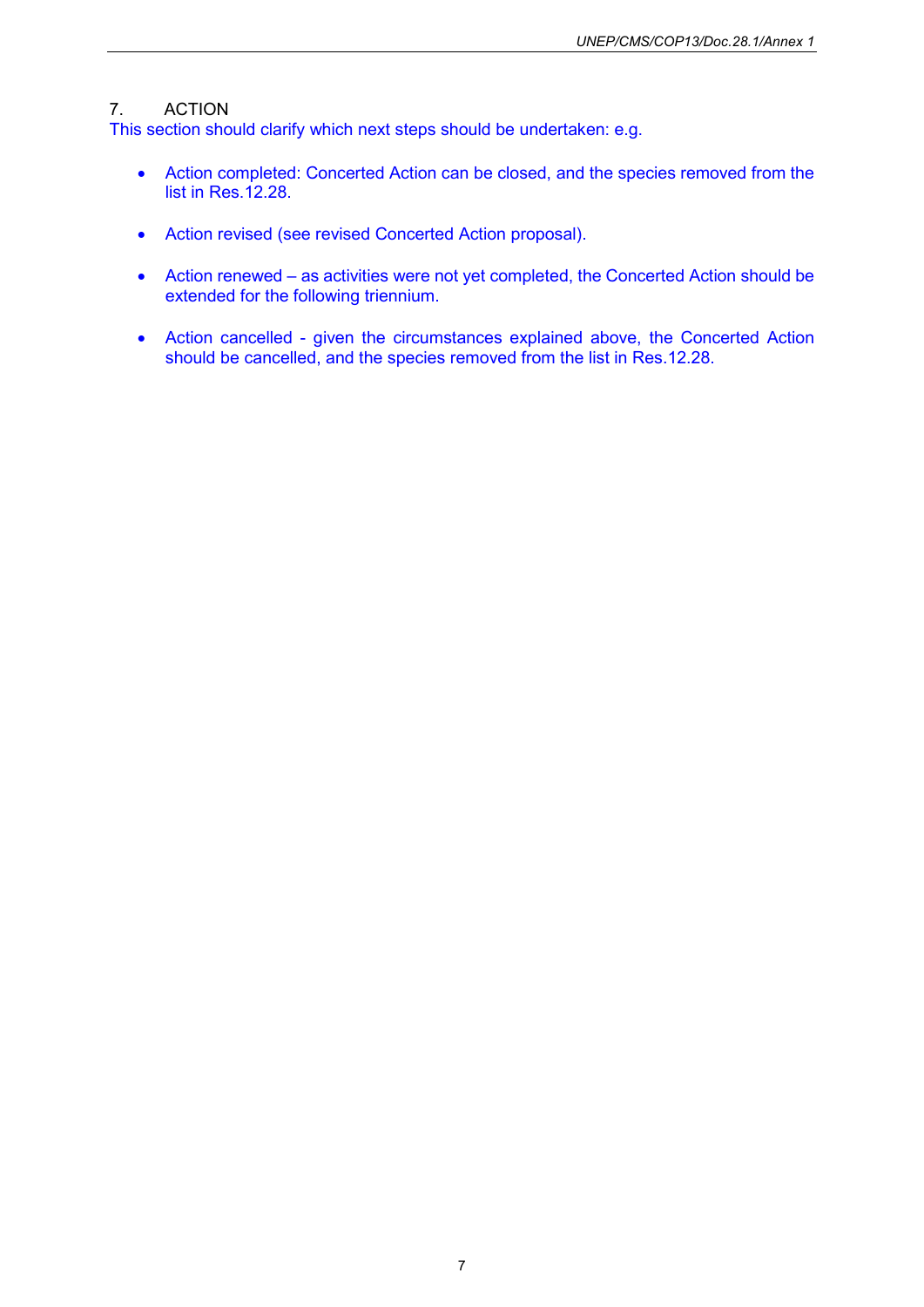#### **ANNEX 2**

#### **LIST OF SPECIES DESIGNATED FOR CONCERTED ACTIONS FOR THE INTERSESSIONAL PERIOD BETWEEN COP13 AND COP14**

| Species (scientific<br>name)     | Species (common<br>name) | <b>Other CMS instruments</b><br>or processes covering<br>the species | Range of the<br>species covered by<br>the Concerted<br>Action | Meeting of<br>the COP that<br>endorsed the<br>proposal |  |  |  |
|----------------------------------|--------------------------|----------------------------------------------------------------------|---------------------------------------------------------------|--------------------------------------------------------|--|--|--|
| <b>AVES</b>                      |                          |                                                                      |                                                               |                                                        |  |  |  |
|                                  |                          |                                                                      |                                                               |                                                        |  |  |  |
| (ORDER)<br>(Family)              |                          |                                                                      |                                                               |                                                        |  |  |  |
|                                  |                          |                                                                      |                                                               |                                                        |  |  |  |
|                                  |                          |                                                                      |                                                               |                                                        |  |  |  |
| (ORDER)                          |                          |                                                                      |                                                               |                                                        |  |  |  |
| (Family)                         |                          |                                                                      |                                                               |                                                        |  |  |  |
|                                  |                          |                                                                      |                                                               |                                                        |  |  |  |
|                                  |                          |                                                                      |                                                               |                                                        |  |  |  |
| <b>MAMMALIA (AQUATIC)</b>        |                          |                                                                      |                                                               |                                                        |  |  |  |
|                                  |                          |                                                                      |                                                               |                                                        |  |  |  |
|                                  | (ORDER)<br>(Family)      |                                                                      |                                                               |                                                        |  |  |  |
|                                  |                          |                                                                      |                                                               |                                                        |  |  |  |
|                                  |                          |                                                                      |                                                               |                                                        |  |  |  |
| (ORDER)                          |                          |                                                                      |                                                               |                                                        |  |  |  |
|                                  |                          | (Family)                                                             |                                                               |                                                        |  |  |  |
|                                  |                          |                                                                      |                                                               |                                                        |  |  |  |
|                                  |                          | <b>MAMMALIA (TERRESTRIAL)</b>                                        |                                                               |                                                        |  |  |  |
| (ORDER)                          |                          |                                                                      |                                                               |                                                        |  |  |  |
| (Family)                         |                          |                                                                      |                                                               |                                                        |  |  |  |
|                                  |                          |                                                                      |                                                               |                                                        |  |  |  |
|                                  |                          |                                                                      |                                                               |                                                        |  |  |  |
|                                  |                          | (ORDER)                                                              |                                                               |                                                        |  |  |  |
|                                  |                          | (Family)                                                             |                                                               |                                                        |  |  |  |
|                                  |                          |                                                                      |                                                               |                                                        |  |  |  |
|                                  |                          |                                                                      |                                                               |                                                        |  |  |  |
| <b>REPTILIA (MARINE TURTLES)</b> |                          |                                                                      |                                                               |                                                        |  |  |  |
|                                  |                          |                                                                      |                                                               |                                                        |  |  |  |
| (ORDER)<br>(Family)              |                          |                                                                      |                                                               |                                                        |  |  |  |
|                                  |                          |                                                                      |                                                               |                                                        |  |  |  |
|                                  |                          |                                                                      |                                                               |                                                        |  |  |  |
|                                  |                          |                                                                      |                                                               |                                                        |  |  |  |
| (ORDER)<br>(Family)              |                          |                                                                      |                                                               |                                                        |  |  |  |
|                                  |                          |                                                                      |                                                               |                                                        |  |  |  |